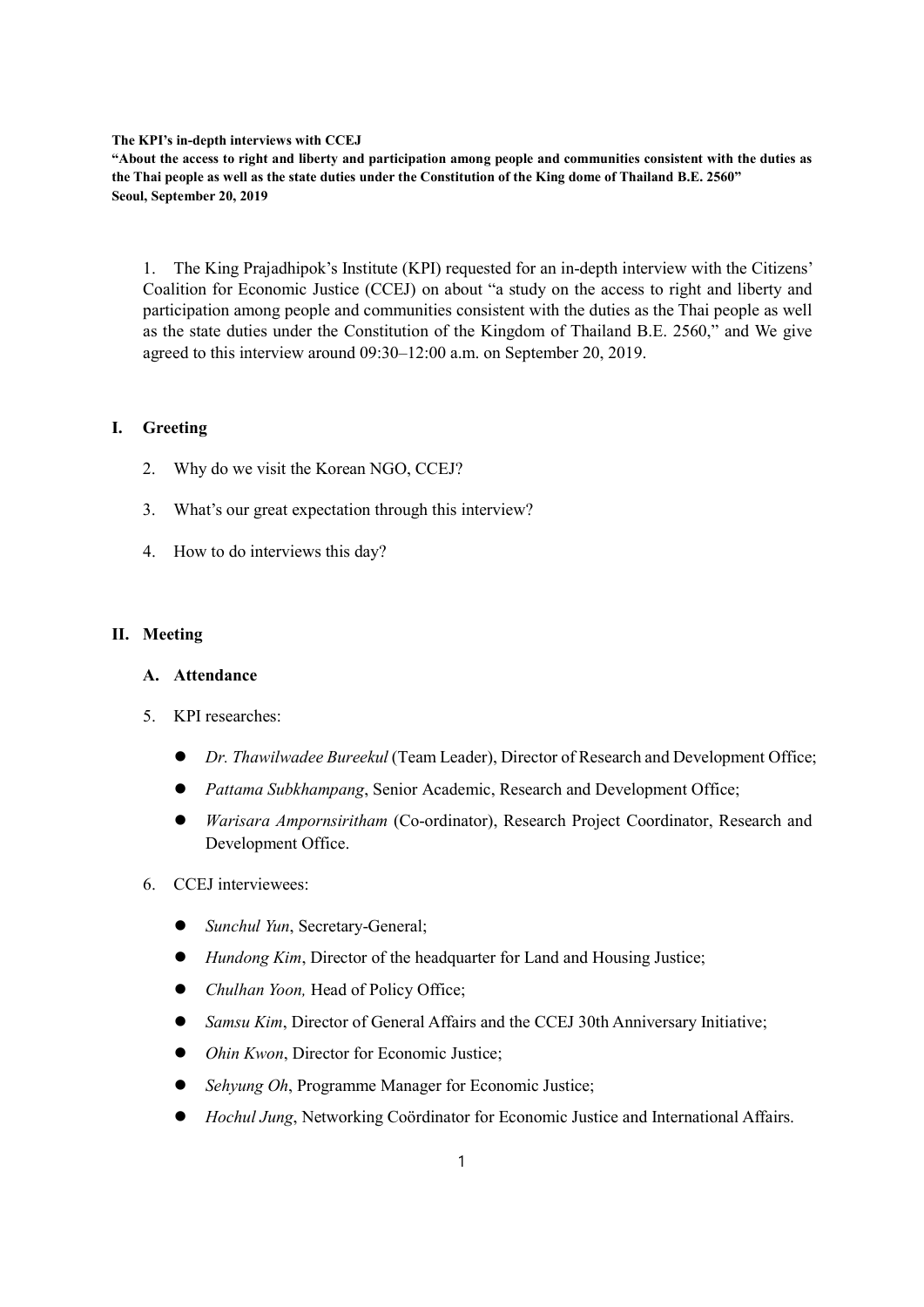#### B. Background of the KPI's study and interview with CCEJ

7. KPI is hoping for "the Rule of Law." But it's been eliminated out of the Constitution. What happened in Thailand? The Kingdom of Thailand did away with the principle of legislation, as removing the word "as provided by law." Why should they have done that?

8. KPI is concerned about their legal culture the court has made against Thai nationals in the worst time. It has squeezed the people out of the Constitution, laws, rules, regulations, orders and court rulings. What the problem is without the legal framework on today?

9. KPI is supposed to do that the people are able to exercise the rights and liberty by participating in their communities. For instance, the case of "People Network of Ang Thong Province" that might involve in the legal framework. What was that case?

10. Of particular interest to some tools and mechanisms for an access to the rights and liberty to bring the people together for their network and communities in "the People's kingdom, democratic of Thailand," is the KPI's case study as a paragon of Korea's democratic development and its successful progress, in the good old days. And CCEJ is supposed to run a story of our citizens' movement for economic and social justice and political reforms by KPI. Whatever things can be demonstrated to KPI to make for the Thai's democratic development, more progressive and inclusive.

#### C. Introduction of the CCEJ's history (1989–2019)

11. Secretary-General of CCEJ presents our history of the citizens' movement.

### III. In-depth interviews

- 12. KPI gives interviews with CCEJ, as the following questions:
- A. Key success factors for achieving liberal democracy in the Republic of Korea
	- The Local Self-Government;
	- Constitutionalism;
	- The citizens' participation in the system.
- B. How to ensure the effective implementation of fundamental rights
	- Advocacy of the citizens' aspiration, by ourselves and for our rights;